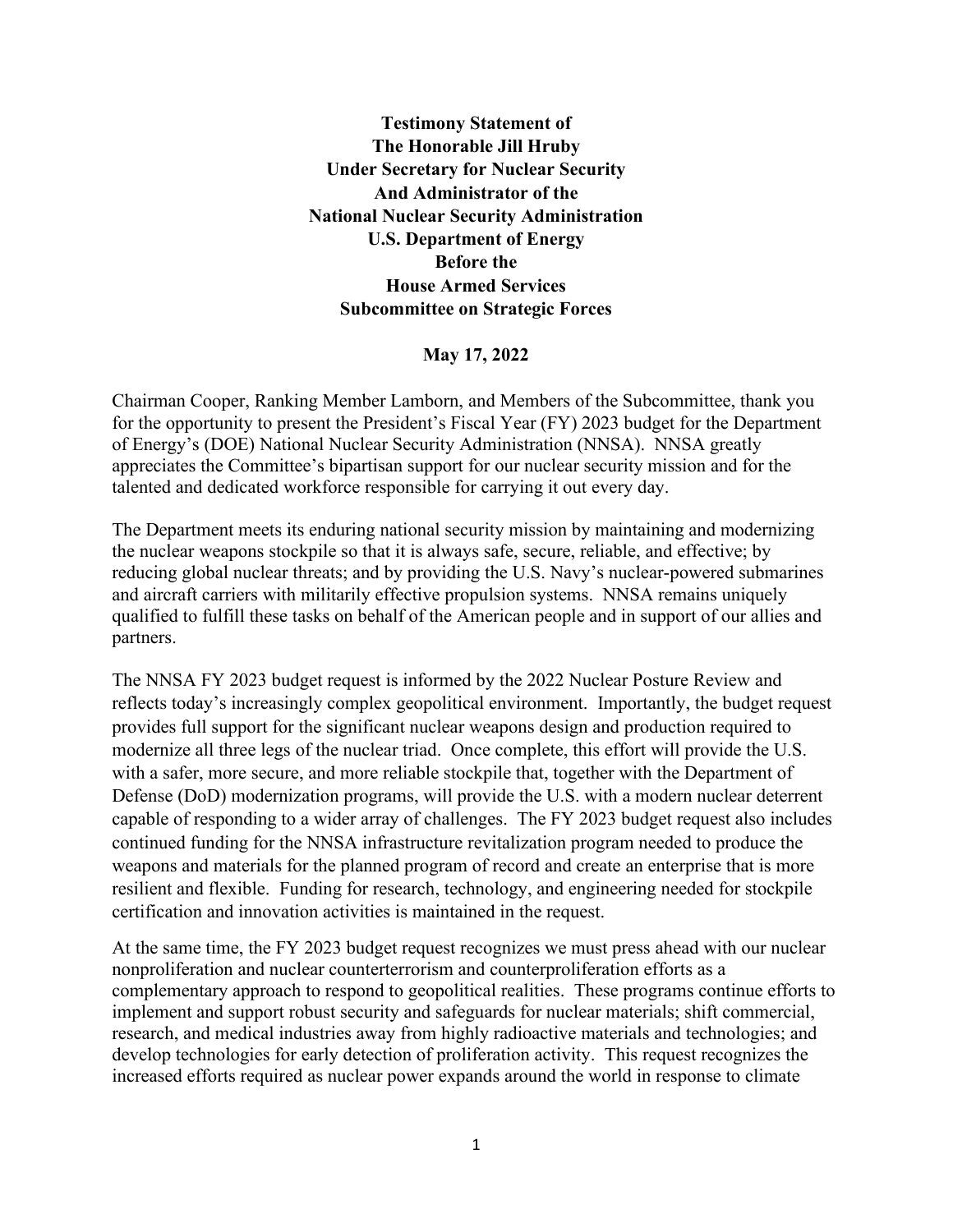change, and as Russia, China, and North Korea continue to diversify and expand their nuclear arsenals.

The NNSA budget request provides the support needed for Naval Reactors to continue work designing, producing, operating, and maintaining the nuclear propulsion plants for U.S. nuclear submarines and aircraft carriers. The request also fully supports three critical initiatives: the COLUMBIA-class ballistic missile submarine reactor systems development; construction of the Naval Spent Fuel Handling Facility; and the refueling and overhaul of the land-based reactor for continued training and technology testing.

In today's multipolar and more aggressive geopolitical environment, it is imperative that NNSA is both responsive to needs and acts responsibly to avoid escalation or arms racing while preparing for an uncertain future. Our budget request reflects this balance, and our work has never been more critical to global stability.

#### **NNSA's Accomplishments in 2021**

Last year, NNSA achieved several key milestones across the nuclear security enterprise despite the unprecedented circumstances COVID-19 presented.

*Life Extension and Weapons Modernization Programs:* In 2021, NNSA completed first production units (FPU) for the W88 Alteration (Alt) 370 and the B61-12 Life Extension programs. Both refurbished weapons have increased safety and reliability.

### *Large Line-Item Construction:*

NNSA has three large line-item construction projects for nuclear materials underway: two projects associated with plutonium pit production – one at Los Alamos National Laboratory and one at the Savannah River Site – and one project associated with uranium processing at the Y-12 National Security Complex.

The Los Alamos Plutonium Pit Production Project (LAP4) received Critical Decision (CD)-1 approval in April 2021. The Savannah River Plutonium Processing Facility (SRPPF) received CD-1 approval in June 2021. CD-1 approval marks completion of a project's definition phase and the conceptual design as part of DOE's Order 413.3B process for the acquisition of capital assets. Clearing the CD-1 process allows NNSA to establish 90 percent design and associated cost estimation during the subsequent CD-2 effort.

The Uranium Processing Facility (UPF), consisting of seven subprojects, has completed three projects on schedule and under budget and the final four are underway. During 2021, significant construction activity continued and led to the successful full enclosure of all buildings in April 2022, setting the stage for equipment installation.

*National Ignition Facility (NIF):* In August, the National Ignition Facility at Lawrence Livermore National Laboratory achieved a breakthrough with an experiment that yielded more than 1.3 megajoules of energy and resulted in a burning plasma state for the first time in any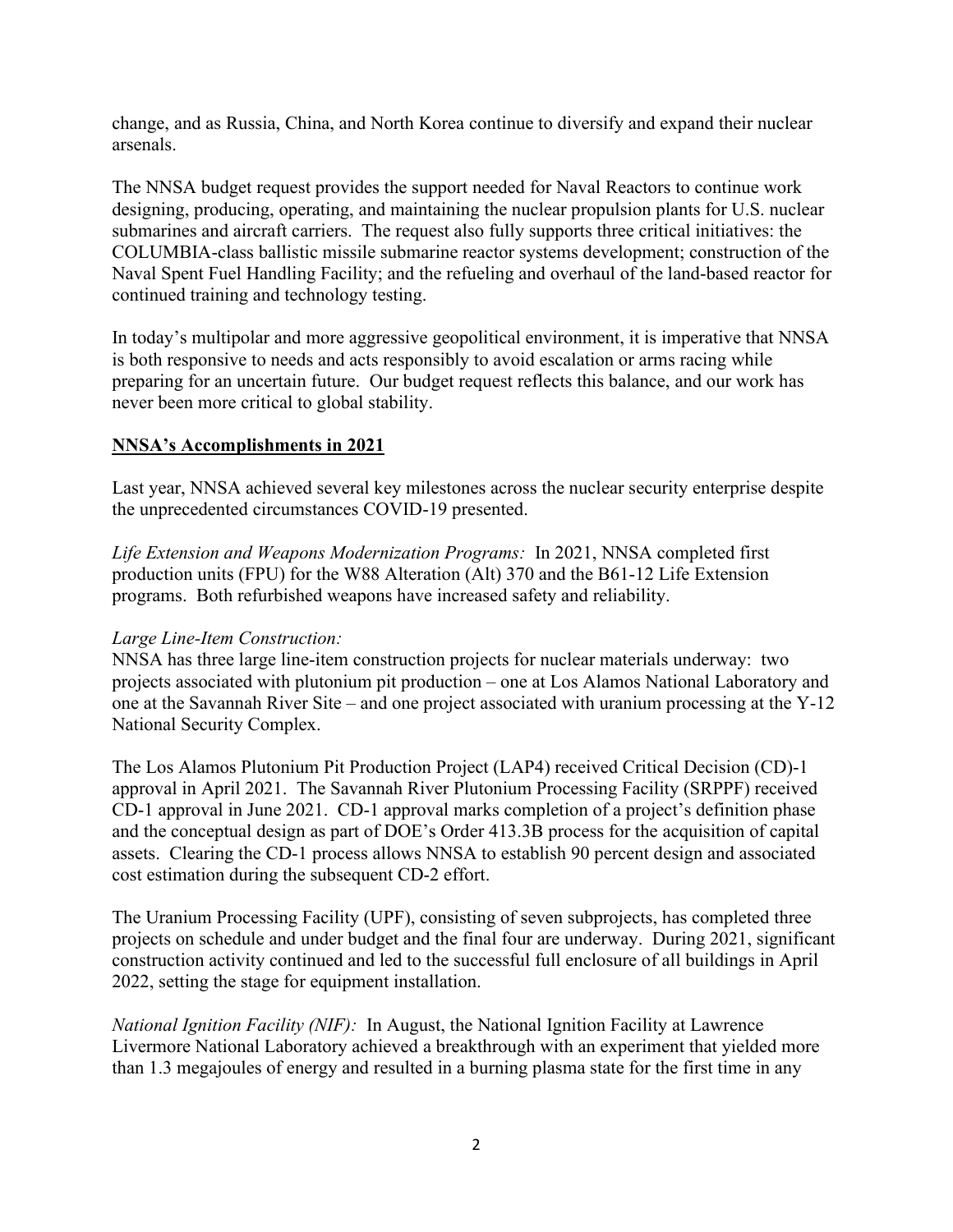fusion research facility. Burning plasma research is needed for high fidelity modeling of nuclear weapons and is one of the milestones needed to achieve self-sustaining energy production.

*Secure Transportation:* The Office of Secure Transportation accomplished 100 percent of its assigned missions safely and securely with no mission degradation despite operational challenges present from COVID-19.

*Infrastructure Innovation:* NNSA purchased the LeMond Carbon Facility in Oak Ridge, TN to replace facilities at Y-12 built in the 1940s used for process development. Use of NNSA's purchase authority for acquisitions allows us to accelerate delivery of modern facilities without the need for new construction.

To support our climate goals, NNSA placed lease orders with the General Services Administration to replace gas-powered cars with approximately 50 zero-emissions vehicles, nearly doubling the size of electric-powered cars in NNSA's fleet.

*Nuclear Material Disposal and Reduction:* NNSA converted an additional 91 kilograms of plutonium to an oxide form, for a cumulative total of 1,187 kilograms, in preparation for final disposition, continued downblending excess plutonium, and completed construction of a characterization and storage pad for the first shipment of downblended plutonium from the Savannah River Site to the Waste Isolation Pilot Plant. Additionally, the Secretaries of Energy and Health and Humans Services jointly certified that global supplies of molybdenum-99 (Mo-99) produced without the use of highly enriched uranium (HEU) can meet the needs of patients in the U.S. This critical milestone in nonproliferation efforts also triggered a congressionally mandated ban on exports of HEU for foreign medical isotope production.

*Global Material Security*: NNSA conducted over 75 cyber engagements with international partners to enhance security of nuclear facilities and materials. Partnerships were also started with several domestic advanced reactor vendors for 'security-by-design' activities to enhance the security of the systems for both domestic and international use. NNSA replaced 50 devices (39 domestically and 11 internationally) that use high-activity radioactive sources with nonradioisotopic alternative technologies and secured 48 buildings (28 domestically and 20 internationally) with high priority radioactive sources. In addition, since the start of 2021, NNSA has signed new counter radioactive material smuggling arrangements with Estonia's Ministry of Interior, Ukraine's Ministry of Internal Affairs, Ukraine's State Security Service, Mexico's National Commission for Nuclear Security and Safeguards, Niger's High Atomic Energy Authority, and Morocco's Gendarmerie.

*Counterterrorism:* NNSA's Nuclear Emergency Support Team (NEST) conducted dozens of operations, including preventative radiological/nuclear detection support to the Presidential Inauguration, Presidential Address to a Joint Session of Congress, New Year's Eve celebrations in Las Vegas and New York City, Super Bowl LV, the Fourth of July celebration on the National Mall, and the 76<sup>th</sup> Session of the United Nations General Assembly. Additionally, NNSA conducted 50 virtual workshops with U.S. public information officers, law enforcement, first responders, and technical experts concerning radiological counterterrorism to build capacity and improve crisis and risk communication.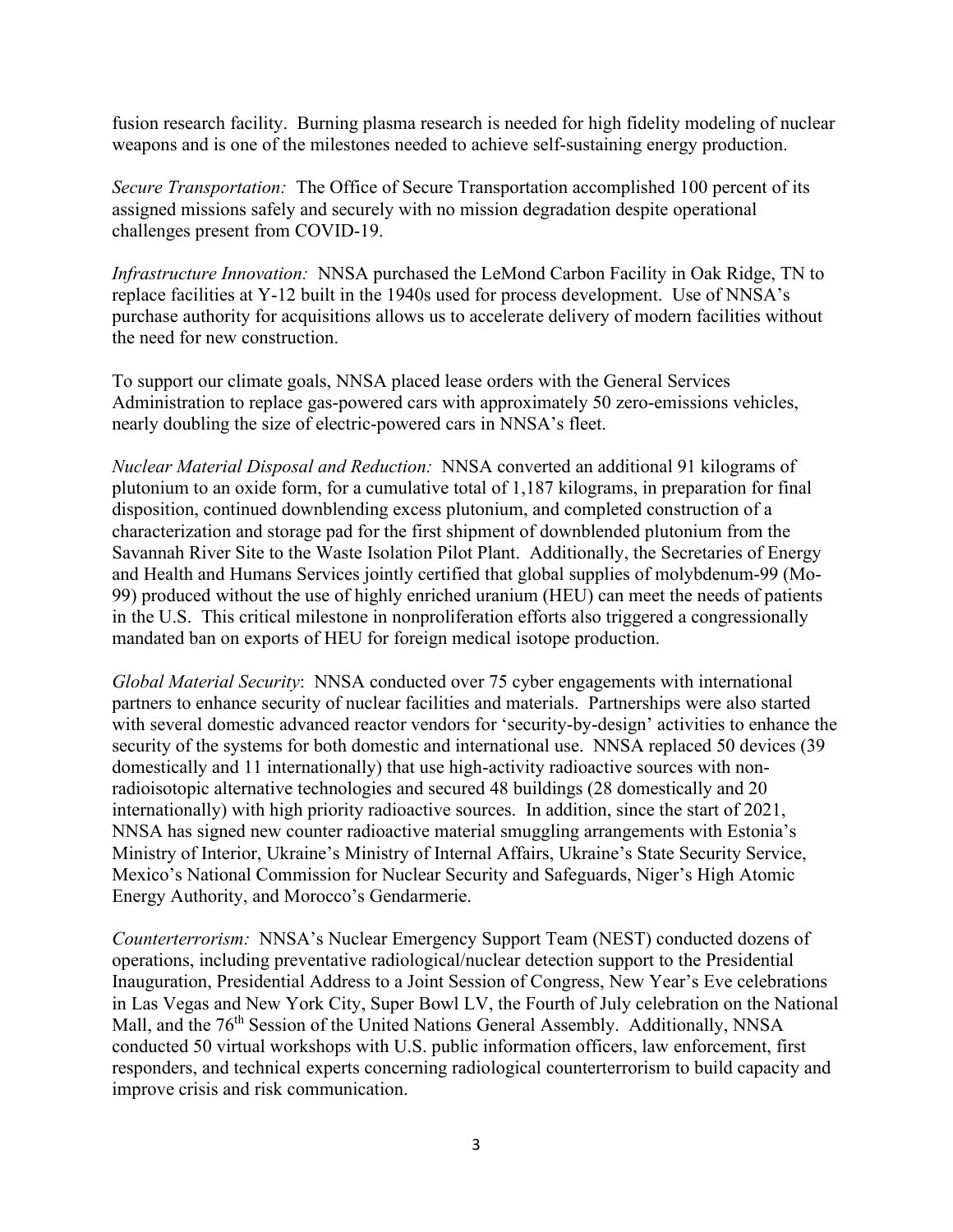*Workforce Development:* NNSA achieved its highest federal workforce level since 2013 with a total of 1,825 federal employees onboard. To help develop the next-generation workforce, NNSA awarded 13 Minority Serving Institution Partnership Program grants for a total of 24 consortia grants to reach tens of thousands of students in STEM disciplines.

### **NNSA's FY 2023 Budget Request**

The President's FY 2023 budget request for NNSA is \$21.4 billion, an increase of \$1.0 billion, or 5.1 percent, over the FY 2022 enacted level. Funding levels do not reflect the mandated transfer of \$92.75 million in FY 2022 to the Office of Nuclear Energy for operation of the Advanced Test Reactor. This funding request reflects the expanded mission in NNSA and the need for accelerated delivery of the modernization and infrastructure programs. The three NNSA missions – the nuclear deterrent, nuclear security and nonproliferation, and naval nuclear propulsion – have key deliverables in FY 2023. In addition, the capabilities to position NNSA to be successful in the future must be nurtured. We are grateful for the sustained, bipartisan commitment by Congress and multiple administrations and ask for continued support.

## **Weapons Activities Appropriation**

The FY 2023 budget request for the *Weapons Activities* account is \$16.5 billion, an increase of \$566 million, or 3.7 percent over the FY 2022 enacted levels. The request will be supplemented with prior year balances of \$396 million. This budget request represents the Administration's continued strong commitment to a safe, secure, reliable, and effective nuclear deterrent backed by resilient, flexible infrastructure along with cutting edge science, cyber security, and physical protection.

NNSA is fully aware that delivering the deterrent and capabilities our nation needs to respond to the current environment requires a faster pace and a more complete modernization of weapons than over the last several decades. That is why we are re-establishing production capabilities lost in the 1990s and overhauling both our physical infrastructure and human capital to retain technical advantages and build resilience into our enterprise. NNSA is looking forward to overcoming obstacles and building on the successes of the previous year.

The FY 2023 request reflects the need to advance the weapons modernization programs and production capacity at an accelerated pace. The Weapons Activities account includes:

- Stockpile Management: Maintenance and modernization of nuclear weapons and production operations to sustain confidence in the safety, security, reliability, and military effectiveness of the stockpile without resuming nuclear explosive testing and associated activities.
- Production and Infrastructure Modernization: Investment in NNSA's infrastructure to rebuild capabilities lost in the 1990s and revitalize and expand the capacity of other elements to support stockpile modernization and science. These projects range from significant line-item construction for Plutonium and Uranium related activities to minor construction of offices and light labs to operational infrastructure such as electrical and networking utilities.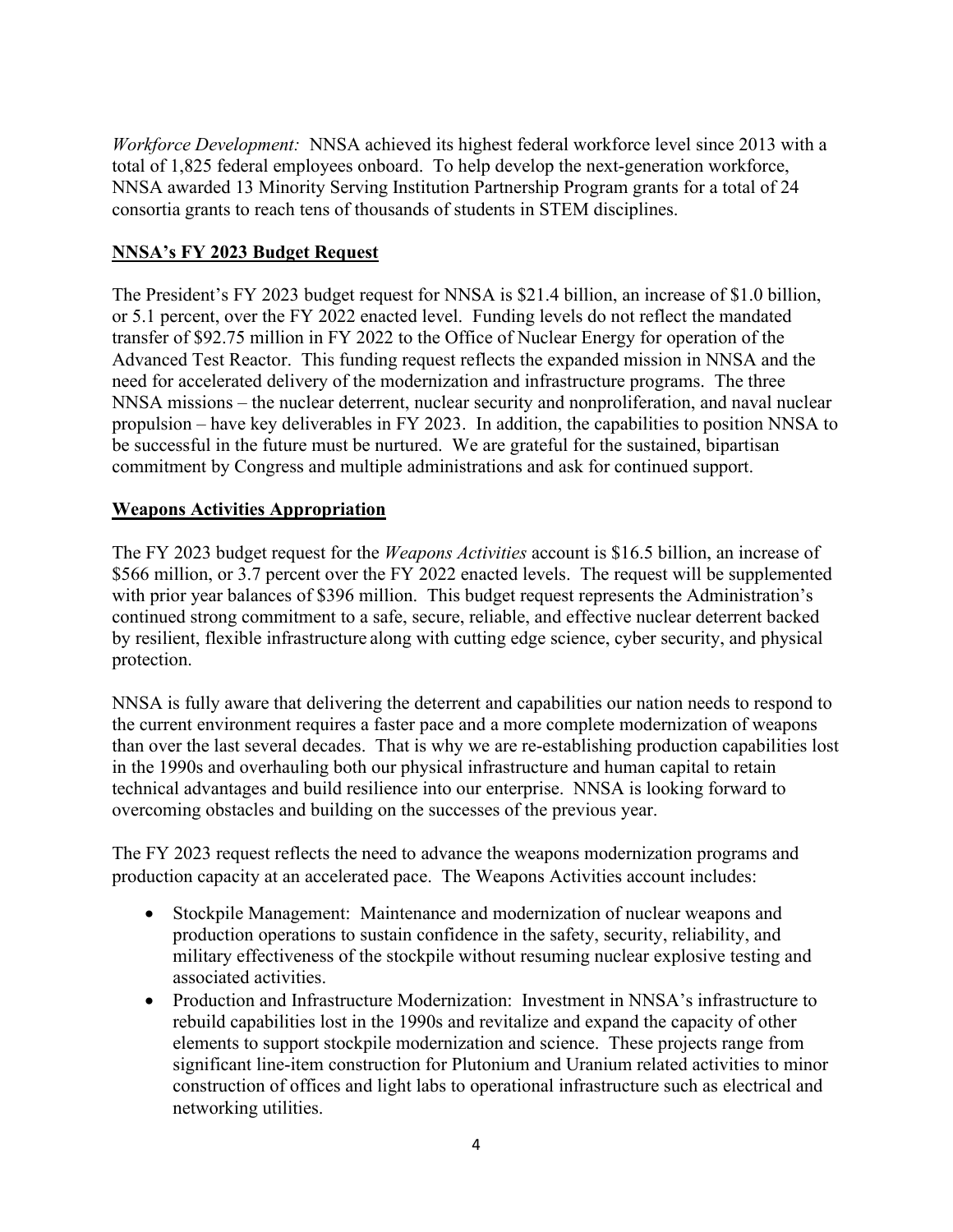- Stockpile Research, Technology, and Engineering: Continued development of state-ofthe-art scientific, engineering, and manufacturing capabilities to enable continuous improvement in design, certification, and production of the enduring nuclear weapons stockpile and to stay ahead of the threat.
- Transportation, Nuclear, and Cyber Security: Keeping pace with evolving threats and sustaining transportation, cyber and physical security across the nuclear security enterprise to improve resilience.

NNSA restructured the Weapons Activities budget in FY 2021 to enable better alignment of portfolios with resources. This allowed improved prioritization within portfolios that have multiple programs and interdependencies. Further refinements are proposed in FY 2023 to align programmatic construction with the portfolio each project supports. Comparisons throughout the Weapons Activities portfolio assume this alignment in the FY 2022 enacted levels as well.

### **Stockpile Management**

The FY23 Stockpile Management budget request is \$4.9 billion, an increase of \$291 million, or 6.3 percent, over the FY 2022 enacted level. This portfolio covers the maintenance of a safe, secure, reliable, and militarily effective nuclear weapons stockpile. Activities include life extension programs (LEP) and other weapons modernization activities; surveillance, minor alterations, and limited life component exchanges; providing the safe dismantlement of nuclear weapons and components; and providing sustainment of needed manufacturing capabilities and capacities. The FY 2023 request also includes funding for Nuclear Enterprise Assurance (NEA) to prevent, detect, and mitigate subversion risks to the nuclear weapons stockpile and associated design, production, and testing capabilities.

*W88 Alteration (Alt) 370:* NNSA expects the W88 Alt 370 program to enter Phase 6.6, *Full-Scale Production*, in July 2022. Production is currently on schedule to meet DoD deployment schedules.

*B61-12 LEP:* NNSA expects the B61-12 LEP to enter Phase 6.6, *Full-Scale Production*, in June 2022. The B61-12 LEP consolidates multiple variants of the B61 gravity bomb and improves the safety and security of the weapon. Production is currently on schedule to meet DoD deployment schedules.

*W80-4 LEP:* NNSA is continuing Phase 6.3 activities, *Development Engineering*, and plans to enter Phase 6.4, *Production Engineering*, in FY 2023. The W80-4 FPU date is currently being re-evaluated due to COVID-19 impacts, slower than planned hiring and increased attrition, and component technical challenges. The updated FPU schedule will be developed by mid-2022. NNSA's revised schedule is expected to support the U.S. Air Force's (USAF) schedule for Long Range Standoff missile initial operating capability.

*W87-1 Modification Program:* The W87-1 will replace the aging W78 warhead using a modification of the existing W87-0 design. The W87-1 will deploy new technologies that improve safety and security, address obsolete designs and materials, and simplify warhead manufacturability. The FY 2023 budget request supports NNSA's commitment for a planned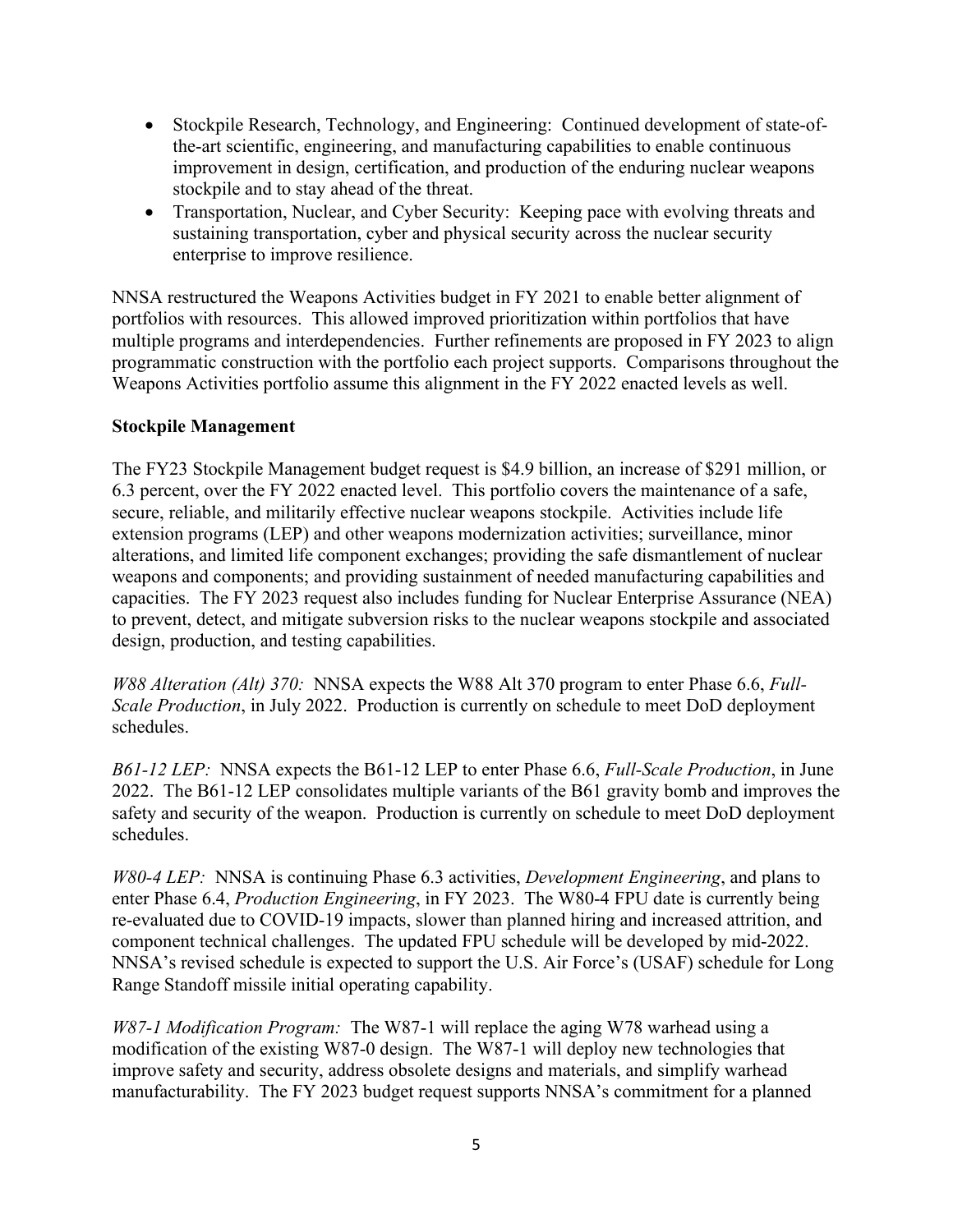FPU in FY 2030 to meet DoD's scheduled deployment of the Sentinel missile. The request supports Phase 6.3, *Development Engineering*, activities including joint testing with USAF Sentinel missile and Mk21A reentry vehicle program and conducting the Conceptual Design Review. NNSA plans to enter Phase 6.3 in FY 2022.

*W93/Mk7:* In February 2022, the NWC voted to authorize the W93's entry into Phase 2, *Feasibility Study and Design Options*. NNSA's FY 2023 funding request will support the Phase 2 activities including further examination of design concepts from Phase 1, and down-selection to desired weapon design(s) to be subsequently developed in Phase 2A, *Design Definition and Cost Study*, planned for FY 2026. All the W93's key nuclear components will be based on currently deployed and previously tested nuclear designs, as well as extensive stockpile component and materials experience. It will not require additional nuclear explosive testing to certify. The W93 is vital for continuing our longstanding cooperation with the UK, which is modernizing its nuclear forces. The U.S.'s W93 program is a separate but parallel program critical to the UK's replacement warhead (RW) for its submarine launched ballistic missile. As an allied but independent nuclear power that contributes to NATO's nuclear deterrent posture, the UK's nuclear deterrent is critical to U.S. national security.

Within Stockpile Management, the FY 2023 budget request includes \$1.3 billion for *Stockpile Sustainment*, an increase of \$141 million, or 11.9 percent above the FY 2022 enacted level. This program is responsible for producing and replacing limited-life components such as neutron generators and gas transfer systems; conducting maintenance, surveillance, and evaluations to assess weapon reliability and detect any potential concerns; and analyzing information compiled during the annual assessment process.

The request for Stockpile Management also includes \$631 million for *Production Operations*, an increase of \$62 million, or 10.9 percent, above the FY 2022 enacted level. Included in this request is funding to support continued growth of base capabilities, both in staffing and equipment, required to support increased LEP workload as certain programs reach full-scale production rates.

#### **Production Modernization**

The FY 2023 Production Modernization budget request is \$4.64 billion, an increase of \$484 million, or 11.6 percent, over the FY 2022 enacted level. This funding focuses on production capabilities for nuclear weapons components including primaries, canned subassemblies, radiation cases and non-nuclear components needed to sustain the nuclear weapons stockpile near-to long-term.

*Primary Capability Modernization:* NNSA's most intensive recapitalization effort is reconstitution of plutonium pit production fabrication capabilities. NNSA is required to produce no fewer than 80 pits per year (ppy) during 2030. NNSA has outlined a two-site approach for producing 80 ppy utilizing Los Alamos National Laboratory (LANL) to produce 30 ppy and the Savannah River Site (SRS) to produce 50 ppy. The two-site approach will provide the required capacity while enhancing resiliency and flexibility. At this time, the production of 30 ppy at LANL during 2026 remains on schedule with some technical challenges remaining. However,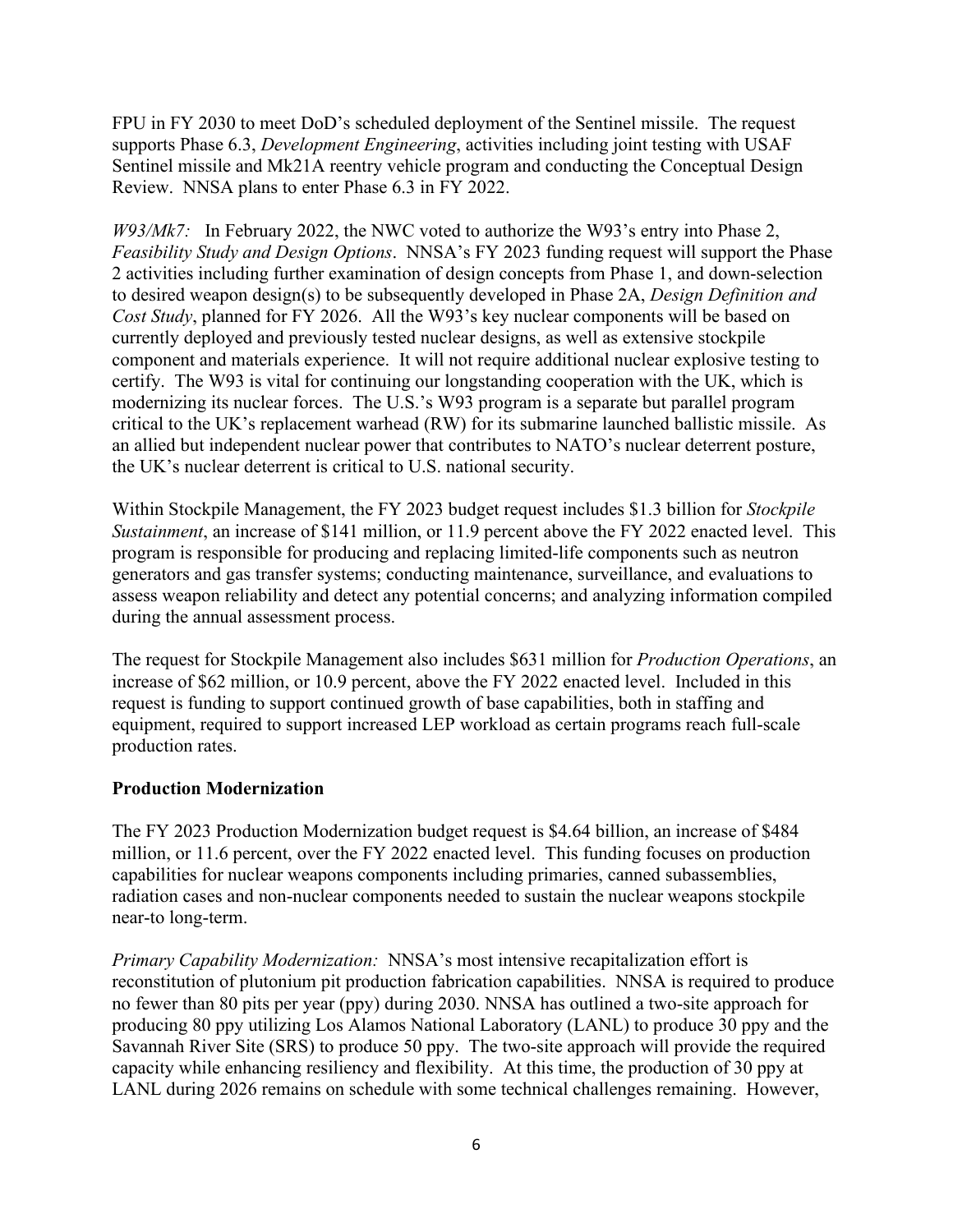the production of 50 ppy at SRS during 2030 is not achievable. The Secretary of Energy and the Nuclear Weapons Council have both notified Congress regarding the inability to produce 80 ppy in 2030. However, NNSA remains committed to achieving 80 ppy as close to 2030 as possible. The FY 2023 budget request funds pit production and associated efforts with a 26 percent increase compared to FY 2022. NNSA continues to work with DoD to develop a plan to maintain the required stockpile until pit production capabilities are fully established.

The FY 2023 request for LANL Plutonium Modernization will support equipment installation, continue decontamination and demolition work, and mature project design for the LAP4. This includes adding equipment in Plutonium Facility 4 (PF-4) to support 30 ppy in 2026, construction of a training facility to support workforce development, and construction of a higher capacity entrance control facility.

The FY 2023 funds for SRPPF will be used to continue the CD-2 work to establish a 90 percent design. CD-2 is forecast for completion in early FY 2024. Additionally, the request supports early site preparation including removal of unnecessary walls and building systems originally installed for the Mixed Oxide Fuel Fabrication Facility.

*Secondary Capability Modernization*: NNSA is also modernizing its uranium, lithium, and tritium processing efforts necessary to fabricate nuclear weapon secondaries. NNSA's uranium strategy aims to relocate enriched uranium processing capabilities into the UPF and other enduring facilities to reduce mission dependency on Building 9212, which is over 75 years old. This will be accomplished by completing construction of UPF to provide new floor space for high hazard operations; extending the operational lifetime of buildings 9215, 9204-2E, and 9995 into the 2040s; introducing new processes to increase safety and efficiency in the new facilities; and supplying the current stockpile with purified enriched uranium metal.

UPF will provide for the long-term viability, safety, and security of enriched uranium processing capability in the United States while significantly improving worker and public safety. The construction is well underway with a peak production workforce of 3,000 people in FYs 2022 and 2023. Ongoing supply chain issues and delays associated with the COVID-19 pandemic are projected to result in a delay of about 8 months beyond the scheduled completion date of December 2025. A comprehensive annual cost update is being conducted for the UPF project completion to better understand factors that could potentially affect total costs. Overall, UPF is 70 percent complete with the first three non-nuclear infrastructure subprojects completed under budget and on schedule.

Additionally, in FY 2021, NNSA initiated the Depleted Uranium (DU) Modernization Program to meet growing mission requirements. This effort will reconstitute lapsed DU alloying and component manufacturing capabilities at Y-12; invest in key new technologies to improve efficiency and reduce lifecycle costs; and increase the reliability and capacity. The DU Modernization Program request for FY 2023 is \$170 million.

The U.S. no longer maintains a full lithium purification capability and relies on direct recycling as the main source of lithium for nuclear weapons systems. NNSA's Lithium Strategy will increase the supply of lithium by recycling components from dismantled systems, sustain and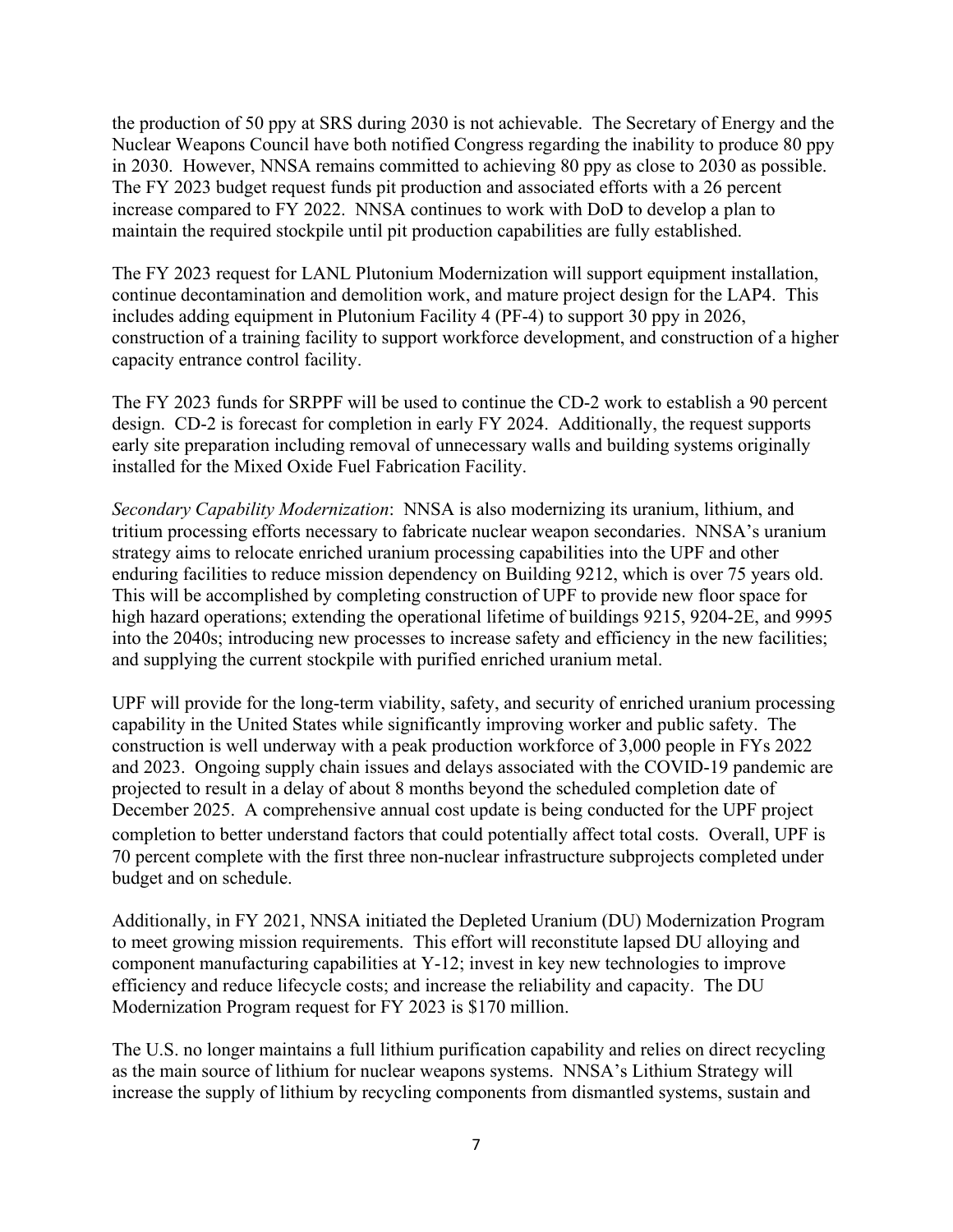recapitalize existing infrastructure through a transition period, and design and construct a Lithium Processing Facility (LPF) to house processing capabilities by 2031. LPF will replace capabilities performed in Y-12's buildings 9204-2 and 9202 and will include recovery, purification, and component fabrication operations. While current capabilities can provide a sufficient lithium supply through 2035, operations take place in an aging facility with significant infrastructure challenges. LPF will alleviate those issues and reduce risk while providing capacity to meet material demands beyond 2035.

The FY 2023 budget request for the Tritium and Domestic Uranium Enrichment is \$580 million, an increase of \$64 million, or 12.4 percent above the FY 2022 enacted level. For Domestic Uranium Enrichment the FY 2023 budget request supports HEU down-blending to extend the need date for low-enriched uranium (LEU) for tritium production to 2044, enrichment technology development, and acquisition activities to meet future enriched uranium needs. HEU downblending began in FY 2019 and will continue through FY 2025. NNSA is currently conducting an analysis of alternatives, which is expected to conclude in the mid-2020s that will inform a final down-select of an enrichment options. Other NNSA programs such as reactor fuel and naval propulsion fuel are also supported by this effort.

The Tritium Modernization Program's mission is to establish and operate a domestic source of tritium to meet national security requirements, which includes recycling tritium gas to maintain required inventories and sustaining reliable supply chain infrastructure and equipment. Since 2003, NNSA's tritium production has met all production, delivery, and schedule requirements. Because NNSA is currently ramping up production levels at the Tennessee Valley Authority to meet future delivery requirements, the requested budget has been increased. NNSA is also in the early phases of constructing the Tritium Finishing Facility (TFF), which will replace a 1950s-era facility. TFF will house the finishing, packing, and shipping of gas reservoirs to meet mission requirements. This major infrastructure modernization initiative will fulfill a critical mission need and enable the program to meet contemporary safety standards. The facility will house functions to receive, inspect, finish, package, and ship reservoirs. Construction of the site preparation subproject is scheduled to start in FY 2024.

*Non-Nuclear Component Modernization:* Non-nuclear components (NNCs) include a wide array of parts that weaponize the nuclear explosive package. Examples are gas transfer systems, neutron generators, microelectronics, and power sources. NNCs make up more than half the cost of weapon modernization due to the number, complexity, and their qualification in extreme environments over the warhead lifecycle. Therefore, delivering NNCs requires an extensive foundation of capabilities for the design, development, qualification, production, and surveillance of these components. The FY 2023 request includes funding to provide equipment for increased manufacturing capacity at the Kansas City National Security Campus; reconstitute thermal spray capability for weapon modernization; recapitalize radiation and major environmental test facilities at Sandia National Laboratories used to design and qualify NNCs; and tools and equipment at the Microsystems Engineering, Science and Applications (MESA) Complex at Sandia, which serves as the only approved source of trusted, strategically radiation hardened microelectronics.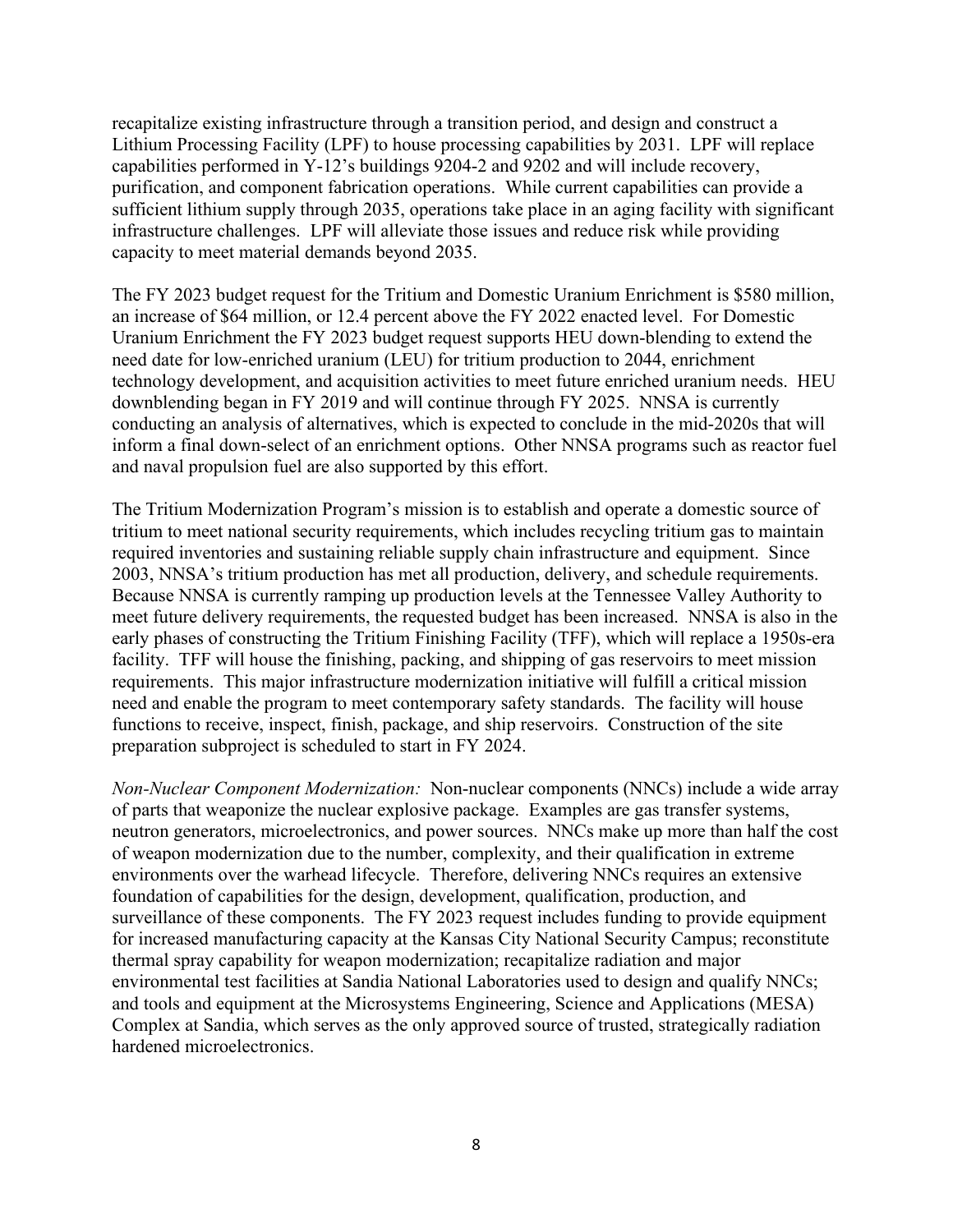#### **Infrastructure and Operations**

NNSA has been taking significant steps to modernize and recapitalize its infrastructure to meet expanding demands, reduce mission and safety risk, and draw down its deferred maintenance backlog. A well-organized, well-maintained, and modern infrastructure system is the bedrock of a flexible and resilient nuclear enterprise. Almost 60 percent of NNSA facilities were beyond their 40-year life expectancy at the end of FY 2021 with some dating back to the Manhattan Project. Our modernization and recapitalization efforts will provide for the safety of our workforce, the communities around our facilities, and our environment. NNSA can address this challenge only with sustained, predictable, and timely funding.

The FY 2023 budget request for Infrastructure and Operations is \$2.63 billion, an increase of \$144 million or 5.8 percent over the FY 2022 enacted amount. This increase will enable NNSA to build on the Infrastructure Modernization Initiative, including adopting new practices that will streamline construction practices to save time and money on low-risk, non-nuclear, construction projects.

Deferred maintenance has been a key focus of both NNSA and Congress. At the end of FY 2021, NNSA had \$6.1 billion of deferred maintenance and an enterprise-wide replacement plant value of \$121.5 billion. While this ratio may seem high, construction of new facilities and associated demolition of legacy facilities will have a substantial role in reducing NNSA infrastructure challenges. Approximately 90 percent of NNSA deferred maintenance is associated with facilities that are approaching or have surpassed their intended design life. NNSA is integrating its infrastructure modernization work with the Department's Office of Environmental Management supported effort to demolish high-risk excess facilities at the Y-12 National Security Complex, Lawrence Livermore National Lab, and Los Alamos National Lab. NNSA is using this intentional approach to prioritize investments based on mission risk while underscoring the need for sustained commitment to move beyond legacy infrastructure. The FY 2023 budget request includes increases in *Mission Enabling Construction* accounts so that NNSA can address mission needs, achieve operational efficiencies, and reduce risks to safety, security, the environment, and program.

For years, NNSA has used a prioritization methodology for recapitalization investments that factors in sustainability and resilience along with safety and mission risk. In FY 2023, NNSA is increasing its emphasis on climate resiliency projects through the Energy Resilient Infrastructure and Climate Adaptation (ERICA) initiative. ERICA is part of NNSA's multifaceted approach to address climate adaptation and resilience using direct- and indirect-funded infrastructure programs and alternative financing. For example, the planned Building 848 Net Zero Energy Upgrade project at Sandia will move the facility to being 100 percent powered by on-site generated electricity while also improving its operations, indoor air quality, and thermal comfort.

NNSA uses data-driven, risk informed tools and initiatives to improve decision making, accelerate the delivery, and reduce the cost of commercial-like construction projects. For example, in FY 2019 NNSA established the Enhanced Minor Construction & Commercial Standards  $(EMC<sup>2</sup>)$  pilot, which is challenging the paradigm for how NNSA executes low-risk, non-complex construction projects to accelerate delivery and reduce costs. There are 10 projects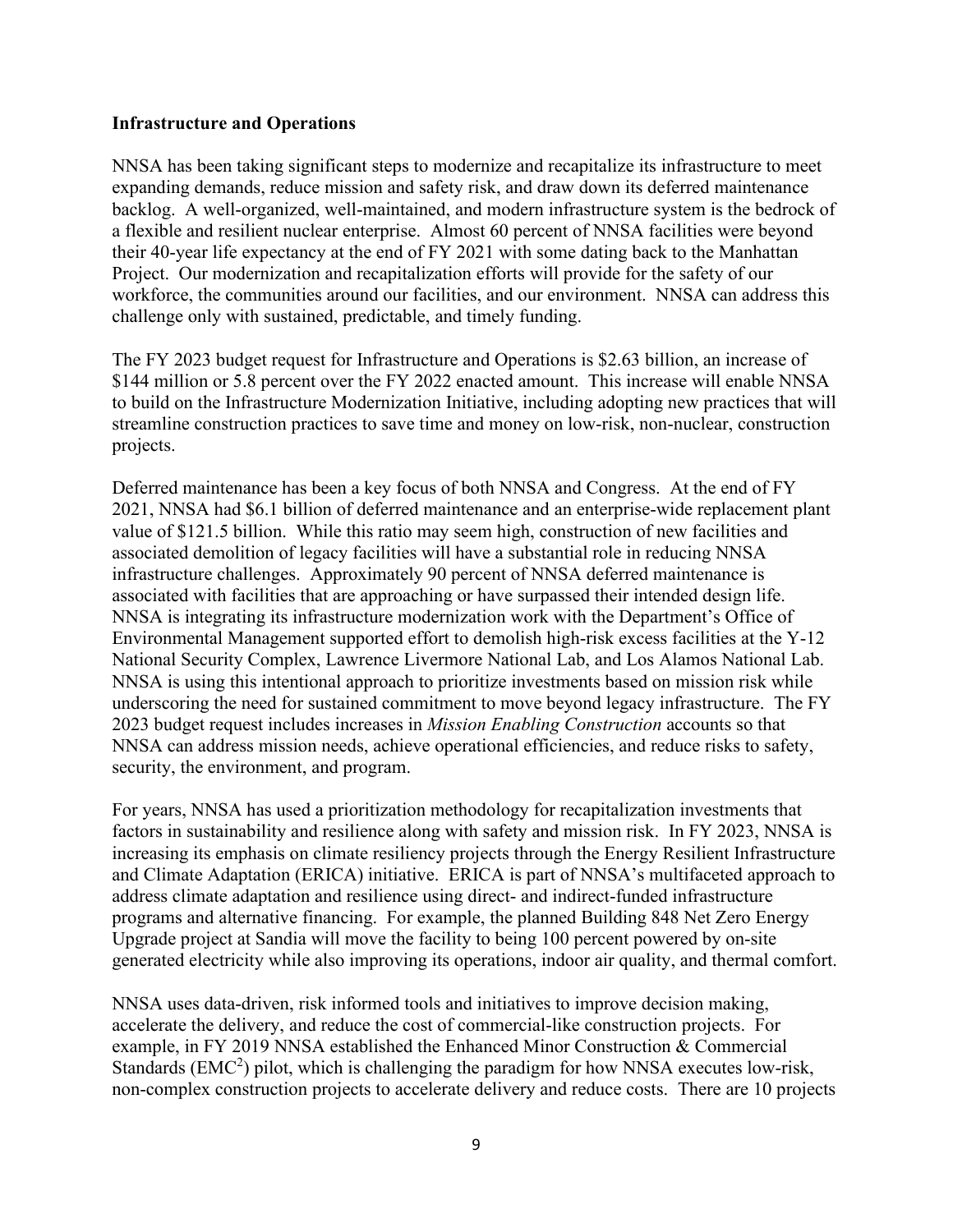in the pilot, including the Lawrence Livermore National Laboratory's Emergency Operations Center (EOC) which is the first pilot project to be completed earlier this year. Using the  $EMC<sup>2</sup>$ approach, the Livermore EOC was completed 13 months after receiving full construction funding in January 2021. In the first four pilot projects currently underway, estimated cost savings range from approximately 12 to 31 percent. An additional six  $EMC<sup>2</sup>$  projects are projected to result in estimated cost savings of 17 to 38 percent.

#### **Stockpile Research, Technology and Engineering**

For Stockpile Research, Technology, and Engineering, the FY 2023 budget request is \$2.89 billion, a decrease of \$83 million, or 2.8 percent below the FY 2022 enacted level. The decrease results from the use of carryover balances to continue construction of the U1a Complex Enhancement Project at the Nevada National Security Site (NNSS). After adjusting for this reduction, the Stockpile Research, Technology, and Engineering request is stable from FY 2022 enacted.

This portfolio provides the scientific foundation for science-based stockpile activities, including the capabilities, tools, and components needed to assess the active stockpile and to certify warhead modernization programs without the need for underground nuclear testing. NNSA's unparalleled science and technical capabilities, and commitment to their constant improvement, helps cultivate the knowledge and expertise to maintain confidence in the stockpile. The major activities in the Stockpile Research, Technology, and Engineering portfolio are:

*Enhanced Capabilities for Subcritical Experiments (ECSE)*: ECSE will produce experimental data in underground tunnels at the NNSS that will enable high fidelity assessment of the current stockpile and certification of the future stockpile without the need to return to underground nuclear-explosive testing. ECSE experiments are designed to remain subcritical throughout the experiment to adhere to the U.S. policy of "zero yield."

*Stockpile Responsiveness Program (SRP)*: SRP is responsible for exercising and enhancing capabilities across the entire nuclear weapons development and production process to improve the responsiveness of the United States to future threats, technology trends, and international developments not addressed by existing life extension programs. For example, SRP is investing in efforts to address issues in design for manufacturability, digital engineering, component, and system prototyping and testing.

*Inertial Confinement Fusion (ICF) Program*: The ICF Program supports the assessment and certification of the nuclear weapon stockpile by providing the facilities, scientific expertise, and experimental capability necessary to acquire data at the extreme conditions of nuclear weapon operation. The ICF program also supports research on thermonuclear fusion with the goal of reaching fusion ignition and eventually high fusion yield in the laboratory. The FY 2023 request supports ICF research and facilities, enabling access to experimental data that underpin the safety, security, and effectiveness of the nuclear stockpile and continued progress toward the capabilities necessary to meet long-term stewardship needs.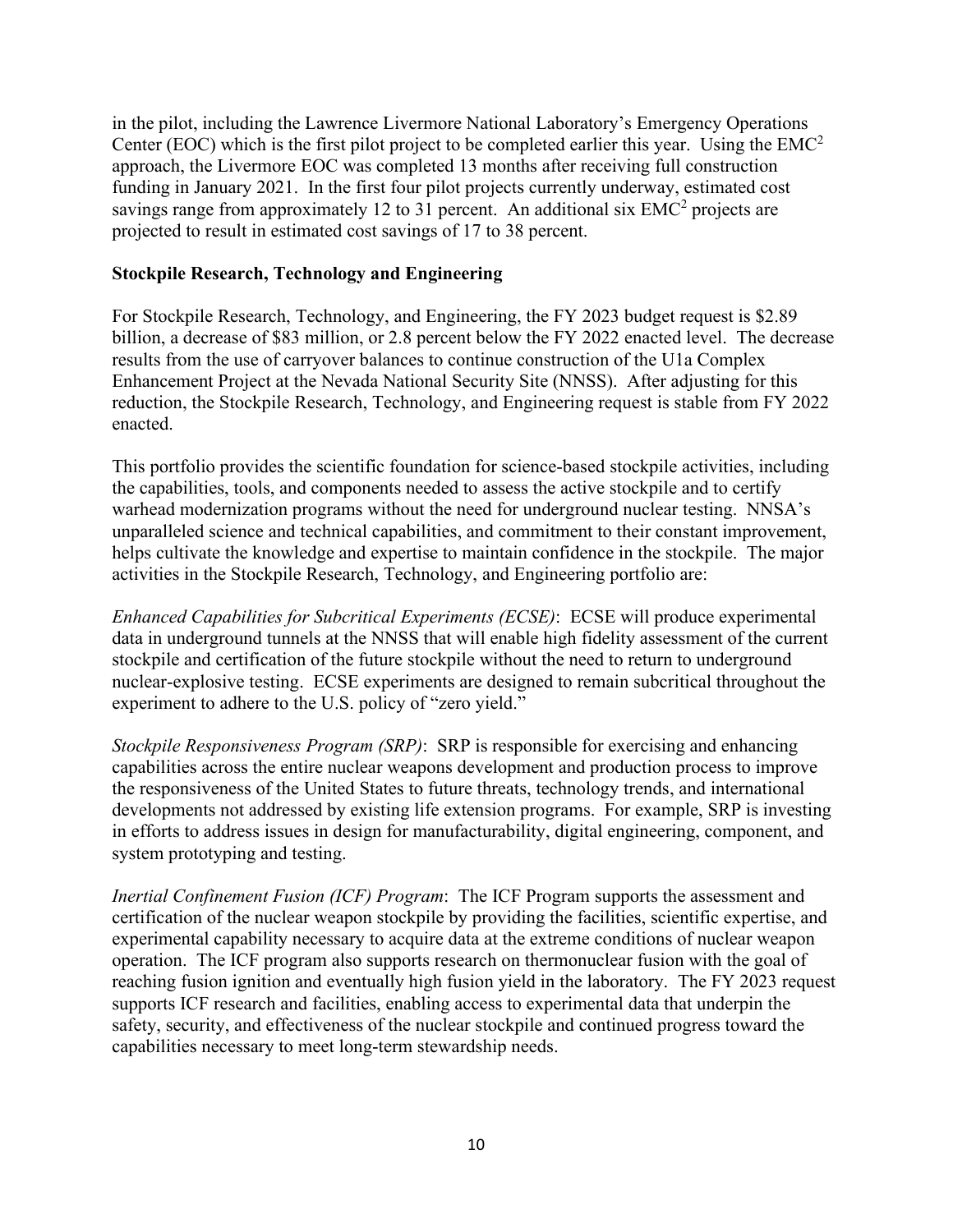*NNSA Exascale Computing Initiative*: The Exascale Computing Initiative (ECI) will provide NNSA with next-generation simulation capabilities to support weapons design, science-based stockpile stewardship, and stockpile certification activities. The FY 2023 budget request will continue funding maturation of next-generation simulation and computing technologies and enables NNSA to meet its exascale system initial operation capability in FY 2023, including transition of the next-generation, validated weapons codes to next-generation classified computing.

*Academic Programs*: The challenges of sustaining the nuclear deterrent long-term demand a strong and diverse base of national expertise and educational opportunities in specialized technical areas that uniquely contribute to stockpile stewardship. NNSA's Academic Programs are designed to cultivate, attract, and retain such a workforce. Funding in this area supports the Administration's Executive Order on Advancing Racial Equity and Support for Underserved Communities through the federal government, Academic Alliances and existing partnerships with Minority Serving Institutions, and an increase in student engagement and internship opportunities.

### **Secure Transportation Asset**

Secure Transportation Asset (STA) supports the safe, secure transport of the Nation's nuclear weapons, weapon components, and special nuclear material throughout the nuclear security enterprise to meet nuclear security requirements. Nuclear weapon life extension programs, limited-life component exchanges, surveillance, dismantlement, nonproliferation activities, and experimental programs rely on STA to ensure safe, secure, and on-schedule transport. The FY 2023 budget request for STA is \$344 million, an increase of \$13.7 million, or 4.1 percent, above the FY 2022 enacted amount to increase the Federal Agent workforce to a level necessary to keep pace with the growing program deliverables.

The Office of Secure Transportation's (OST) priorities for FY 2023 include modernization and sustainment of transportation assets. This includes the Safeguards Transporter (SGT) life extension program to secure its service until replacement by the Mobile Guardian Transporter (MGT), as well as the entry into service of procured 737-700 aircraft. The first MGT Production Unit is planned for completion in FY 2026 and initial rate production is set to commence in FY 2027. Currently, aircraft are undergoing heavy maintenance checks, painting to NNSA standards, and a major modification from a passenger jet to a FlexCombi that is configurable to carry various loads of personnel and cargo.

OST also remains focused on recruiting, stabilizing, training, and retaining the Federal Agent and staff workforce necessary to support mission requirements. OST has committed to a stable human resources strategy to achieve an optimal agent force. OST has increased staffing numbers by optimizing position qualifications and managing risk associated with the Human Reliability Program. Although COVID-19 impacted key milestones and deliverables, OST successfully accomplished every assigned mission for the previous year. **Defense Nuclear Security**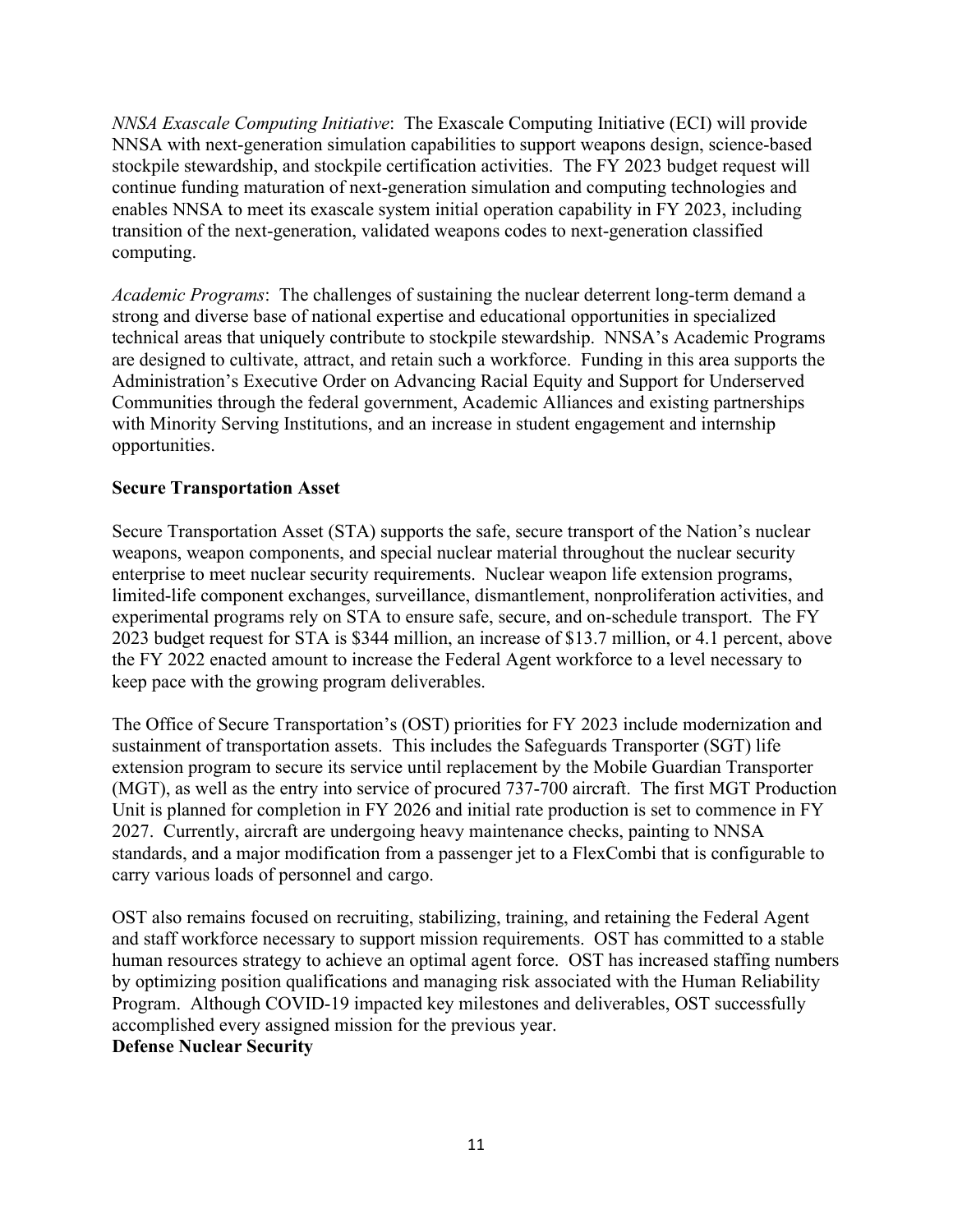Defense Nuclear Security's FY 2023 budget request is \$882.3 million, an increase of \$38.2 million, or 4.5 percent over the FY 2022 enacted level. The Office of Defense Nuclear Security's (DNS) primary mission is protecting the facilities, people, and assets critical to achieving NNSA's important national security missions. The need for increasing security due to growth across enterprise from projects such as LAP4 and UPF, along with additional resources required to sustain core security, has resulted in increased program requirements for DNS. Support for the request is vital for the protection of the enterprise, its people, and its sensitive material and information. DNS remains focused on improving physical security infrastructure with several new projects and the development and deployment of new systems. Progress is also being made in countering unmanned aircraft systems. The first such platform was deployed at LANL in December 2017. Deployment at other facilities is expected to be completed in late FY 2022.

### **Cybersecurity and Emerging Issues**

The FY 2023 budget request for information technology and cybersecurity is \$445.7 million, \$39.1 million, or 9.6 percent, over the FY 2022 enacted amount. This request funds ongoing operations and invests in improvements across NNSA to modernize both classified and unclassified systems, improves information management and data governance, implements critical aspects of a zero-trust architecture in our networks and systems, and allows for the execution of a robust cybersecurity program. As an example, NNSA recently recapitalized its deployed cyber sensor platform, significantly improving the ability to detect and respond to malicious activity.

Maintaining a strong cybersecurity program is a critical defense mechanism and a powerful deterrence tool. To strengthen oversight of the cyber program, the budget request includes a recategorization of certain Cybersecurity program investments into the Information Technology program. As a result, the request more clearly reflects investments in cybersecurity tools and services provided to the enterprise, maintains core cyber operations at the labs, plants, and sites, and improves management and transparency of these funds.

NNSA also recently completed an enterprise-wide cybersecurity assessment, in conjunction with the Institute for Defense Analyses, aimed at evaluating the overall cybersecurity posture and developing a set of recommendations to improve the program. That review calls for increased investment in information technology and cyber infrastructure to better meet current and emerging challenges, as well as outlines strategies related to workforce development issues. NNSA has already started acting on the findings and will continue to do so with the FY 2023 requested budget.

### **Defense Nuclear Nonproliferation Appropriation**

The FY 2023 budget request for the Defense Nuclear Nonproliferation account is \$2.3 billion, an increase of \$274 million, or 13.2 percent, over the FY 2022 enacted level. When the use of prior year balances is considered, the proposed funding level for the account increases by \$397 million, or 19.2 percent. The use of prior year balances will allow DNN programs to supplement new budget authority across its programs.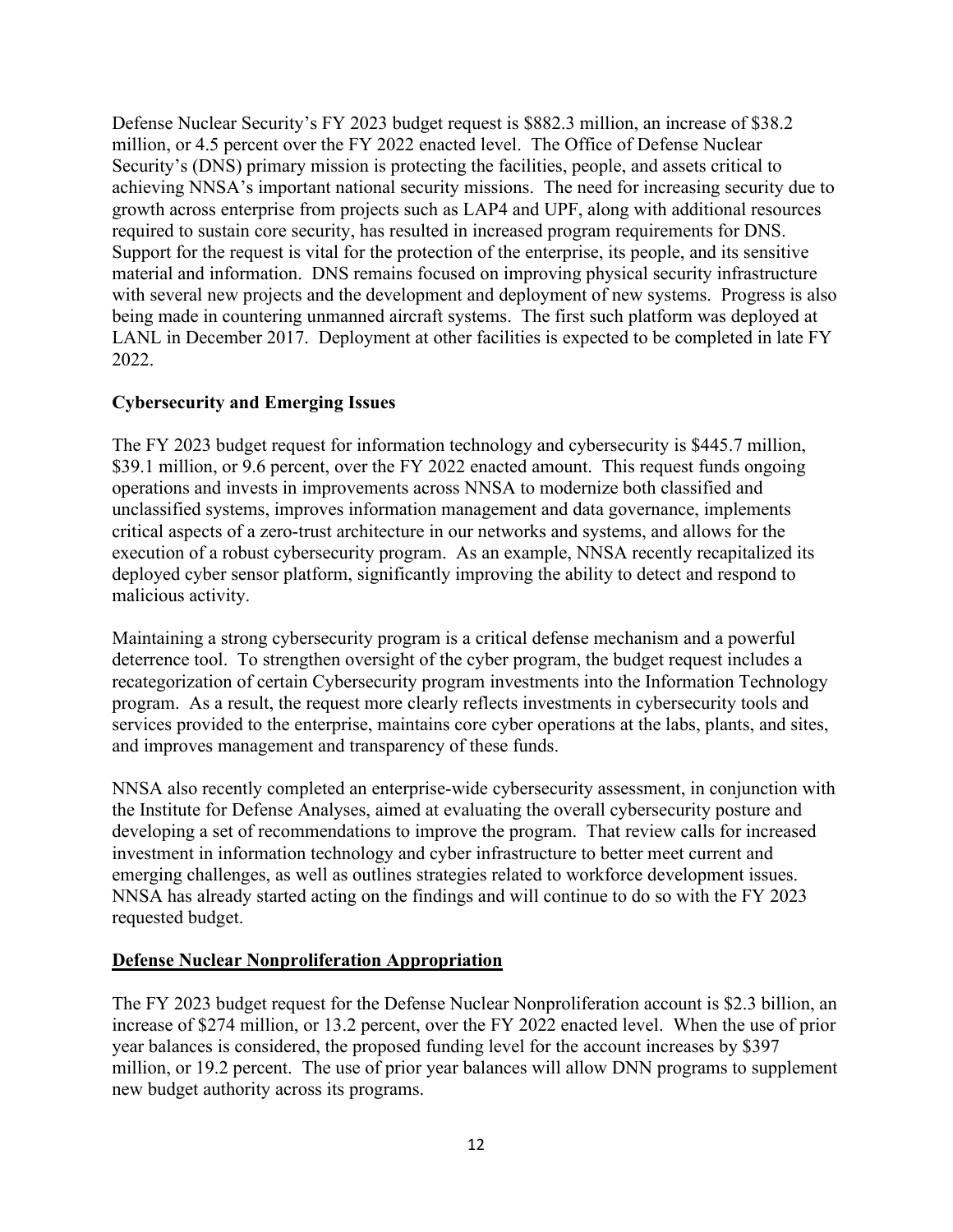This account funds all activities in the offices of Defense Nuclear Nonproliferation, Emergency Operations, and Counterterrorism and Counterproliferation. Within these offices, this appropriation funds six nonproliferation programs, a counterterrorism and counterproliferation program, and an incident response program as part of a whole-of-government approach. Together these efforts provide policy and technical leadership to prevent or limit the spread of weapons of mass destruction (WMD) and the related materials, technology, and expertise as well as to detect and respond to nuclear terrorism or proliferation events.

#### **Nonproliferation Efforts**

For decades, Defense Nuclear Nonproliferation (DNN) has developed and implemented policy and technical solutions to eliminate proliferation sensitive material and limit or prevent the spread of materials, technology, and expertise necessary for nuclear and radiological weapons. By working with governments, international organizations, and private sector partners around the world these efforts reduce the reliance on radioactive material in commercial and research industries; better secure nuclear and radioactive material; develop capabilities to interdict material outside of regulatory control; and maintain a robust response capability for nuclear and radiological incidents at home and abroad.

The FY 2023 budget request will allow the Office of Defense Nuclear Nonproliferation to better confront current and anticipated proliferation challenges including the growing nuclear programs and strategic competition with Russia and China, the impacts of Russia's full-scale invasion of Ukraine, risks related to the North Korean and Iranian nuclear programs, and disruptive technologies that lower the barrier to proliferation. Through these efforts DNN aims to restore American leadership in nonproliferation solutions and cutting-edge technology required to address future threats.

The *Material Management and Minimization (M3)* program FY 2023 budget request is \$451 million, an increase of \$108 million, or 31.5 percent, over the FY 2022 enacted level. M3 programs reduce and, when possible, eliminate weapons-usable nuclear material around the world. The FY 2023 budget request supports the conversion or shutdown of research reactors and isotope production facilities that use HEU, the use of non-HEU-based Mo-99 production, the removal and disposal of weapons-usable nuclear material, and the removal of plutonium from the state of South Carolina. Additionally, to date, nearly 7,270 kilograms of weapons-usable nuclear material from 48 countries and Taiwan have been removed or confirmed disposed, while 108 civilian research reactors and isotope production facilities have stopped using weapons-grade material in their work.

The *Global Material Security* program FY 2023 budget request is \$504 million, a decrease of \$27.4 million, or 5.1 percent, below the FY 2022 enacted level. The FY 2023 request supports program efforts to prevent terrorists and other actors from obtaining nuclear and radioactive material for use in an improvised nuclear device by working with domestic and global partners. This includes improving the security of vulnerable materials and sites, promoting the adoption of alternative technologies that do not rely on radioactive sources, and increasing capacity to detect, disrupt and interdict illicit trafficking operations. Working through the RadSecure 100 Initiative,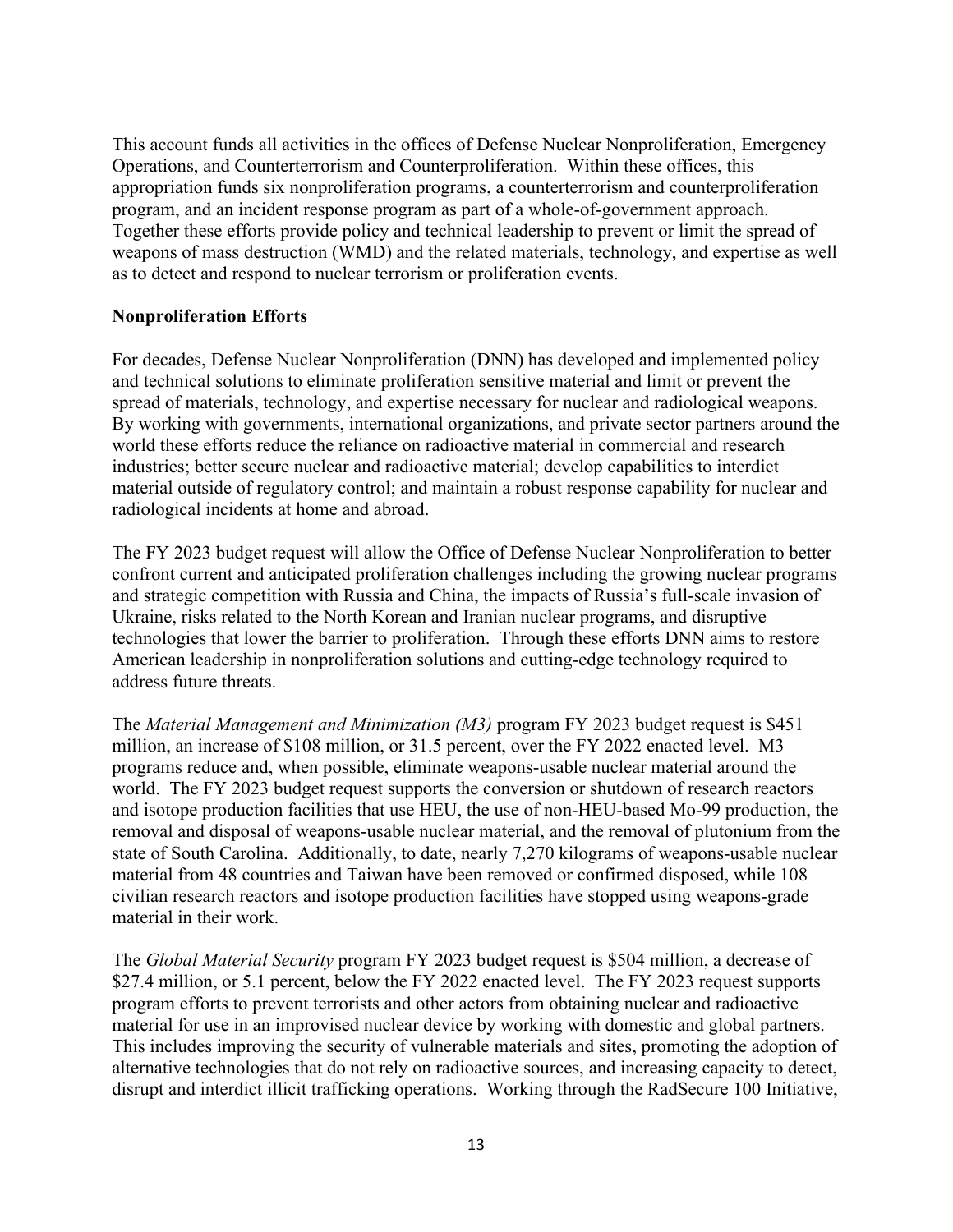NNSA will accelerate and expand permanent risk reduction, security enhancements, and response integration with local law enforcement in the top 100 major metropolitan areas of the United States. To date, NNSA has replaced approximately 130 cesium-137 based blood irradiators with alternative technologies. The program remains on track to replace nearly all the estimated 400 such devices in the United States by 2027 as mandated in the FY 2019 NDAA. In addition, NNSA is partnering with domestic advanced nuclear reactor vendors in 'security-bydesign' activities to enhance the security of their systems for domestic and international use. Finally, NNSA continues to build additional partnerships with bilateral and multilateral partners focused on counter nuclear smuggling. To date, NNSA partners with 84 countries in this area and continues to expand cooperation with existing and new partners to expand global counter nuclear smuggling capabilities.

The *Nonproliferation and Arms Control (NPAC)* program FY 2023 budget request is \$208 million, an increase of \$23 million, or 12.4 percent, above the FY 2022 enacted level. The increased funding request supports two increasingly important activities: (1) policy and technology development activities for peaceful uses of nuclear energy along with support for the International Atomic Energy Agency (IAEA), and (2) policy and technology development for potential arms control agreements that extend to new types of strategic weapons as well as tactical nuclear weapons.

By focusing on ensuring the peaceful use of nuclear energy, NPAC programs strengthen nonproliferation regimes through the development and implementation of effective technologies and policies. This is especially important as nuclear energy programs expand internationally in response to clean energy implementation to address climate change. New nuclear safeguards and monitoring and verification technologies are needed to secure materials and to detect proliferation activities early. NPAC works to mature technologies and transfer them to the International Atomic Energy Agency (IAEA) and partner countries to implement. The US also supplies IAEA with U.S. subject matter experts, training, and equipment advice and procurement aid. In FY 2022 and FY 2023 NPAC is helping establish the nonproliferation enrichment testing and training platform. This platform will be turned over to the IAEA for commissioning and operation in FY 2024. On the policy side, NPAC supports the development and implementation of Section 123 agreements and the careful regulation of nuclear technology exports utilizing Part 810 Authorizations.

Approximately \$30 million funds increasing nuclear weapons verification activities. This will improve U.S. technical policy and readiness for future arms control agreements and associated verification technology. New investment in the Arms Control Advancement Initiative will strengthen NNSA's capacity to address future nuclear warhead monitoring and verification requirements through advanced technology development, robust modeling and measurements, and sustained expert engagement to maintain a pipeline of experts to helps advance arms control objectives over time.

The *Defense Nuclear Nonproliferation Research and Development (DNN R&D)* program FY 2023 budget request is \$720 million, a decrease of \$9 million, or 1.2 percent, below the FY 2022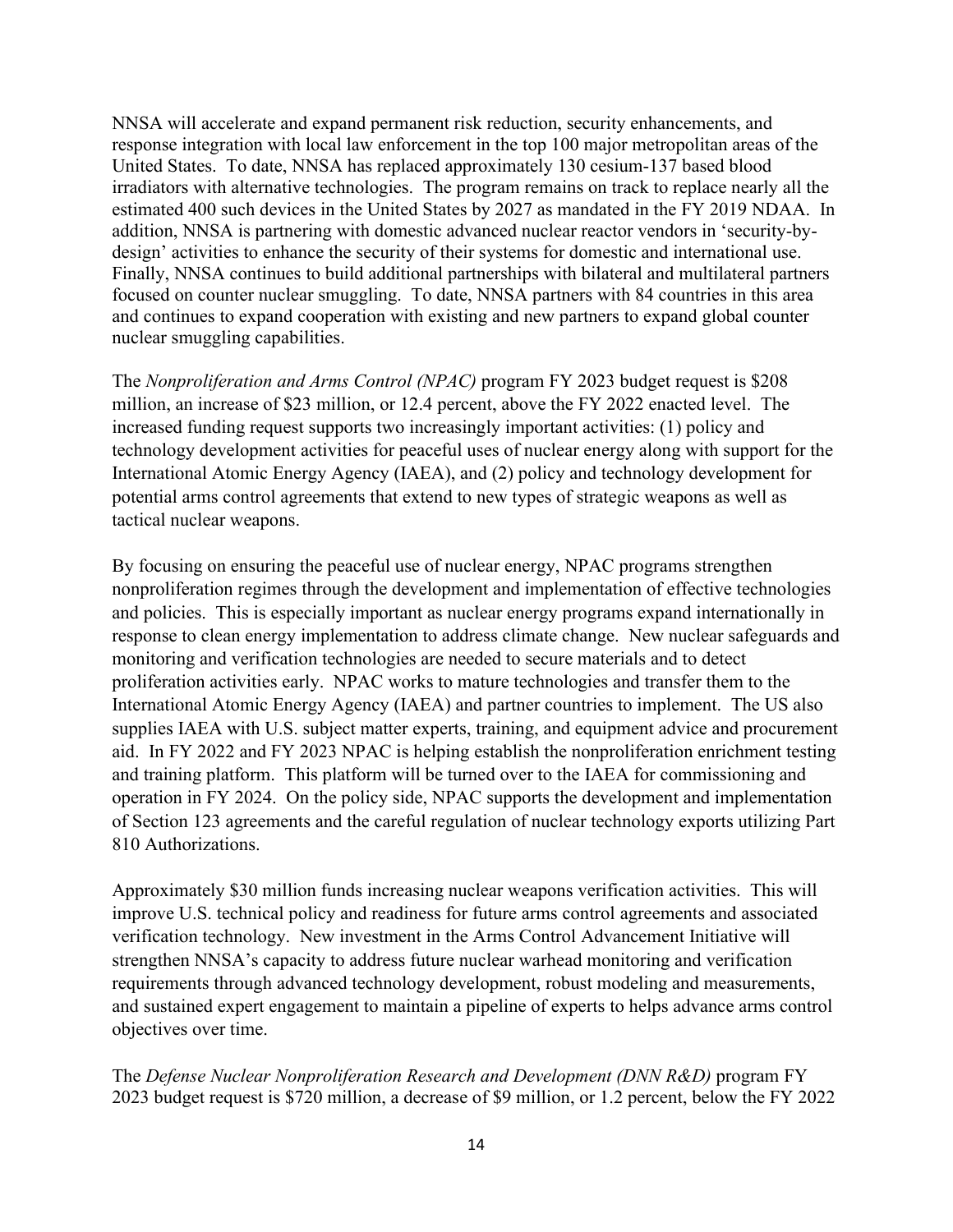enacted level. DNN R&D is the key component for the innovation of United States' technical capabilities to detect nuclear detonations; foreign nuclear weapons programs' activities; and the presence, movement, or diversion of special nuclear materials. The program also sustains and develops foundational nonproliferation technical competencies that ensure the technical agility needed to support a broad spectrum of U.S. nonproliferation missions and anticipate threats. Consistent with the growing nonproliferation challenges, this funding request for DNN R&D programs will expand activities that advance the development of next-generation nuclear arms control monitoring and verification technology and expertise symbiotic with the NPAC efforts.

The *Nonproliferation Construction* program FY 2023 budget request is \$72 million, a decrease of \$84 million, or 54 percent, below the FY 2022 enacted level. This decrease is due to the awarding of the long-lead procurement contracts for gloveboxes, emergency generators and HEPA filters under CD-3A Phase 2 in FY 2022 and the expected FY 2023 completion of design work for the Surplus Plutonium Disposition (SPD) project required for CD-2/3, *Approval of Performance Baseline and Start of Construction*. The FY 2023 budget request supports the implementation of the dilute and dispose strategy, by continuing design for the SPD project. The SPD project will add additional glovebox capacity at the SRS to accelerate plutonium dilution and aid in the removal of plutonium from South Carolina.

NNSA is requesting the establishment of a *Bioassurance Program* in FY 2023. The budget request is \$20 million. As the COVID-19 pandemic has shown, the United States needs better capabilities to anticipate, respond to, and mitigate threats to the bioeconomy. NNSA proposes to establish a national security bioassurance program to perform activities to anticipate and detect threats and scale response solutions to support the security of the future bioeconomy and monitor and thwart malpractice in this area. This funding supports foundational work at DOE/NNSA laboratories including the anticipation of destabilizing threats through modeling, identifying threat signatures and developing detection technologies, and rapidly developing and validating safeguards and threat mitigation approaches. NNSA will integrate its high-security work with the Department's Office of Science supported "open" science work and other government agencies, providing the full spectrum of capabilities essential for a bioassurance program informed by national security expertise drawn from parallel and analogous work on nuclear threats, risks, export controls and licensing, nonproliferation, detection, and verification.

#### **Nuclear Counterterrorism and Incident Response**

The FY 2023 request for the *Nuclear Counterterrorism and Incident Response (NCTIR)* program is \$439 million, an increase of \$68 million, or 18.4 percent, over the FY 2022 enacted amount. The NCTIR program supports two subprograms: *Counterterrorism and Counterproliferation (CTCP) and Emergency Operations (EO)*.

CTCP is responsible for countering nuclear terrorism and nuclear proliferation, responding to nuclear incidents and accidents worldwide, advancing nuclear forensic capabilities, and building domestic and international partner capacity concerning emergency preparedness and response. CTCP's unique scientific and operational capabilities make it an integral part of the U.S. Government's layered defense against nuclear terrorism and nuclear proliferation.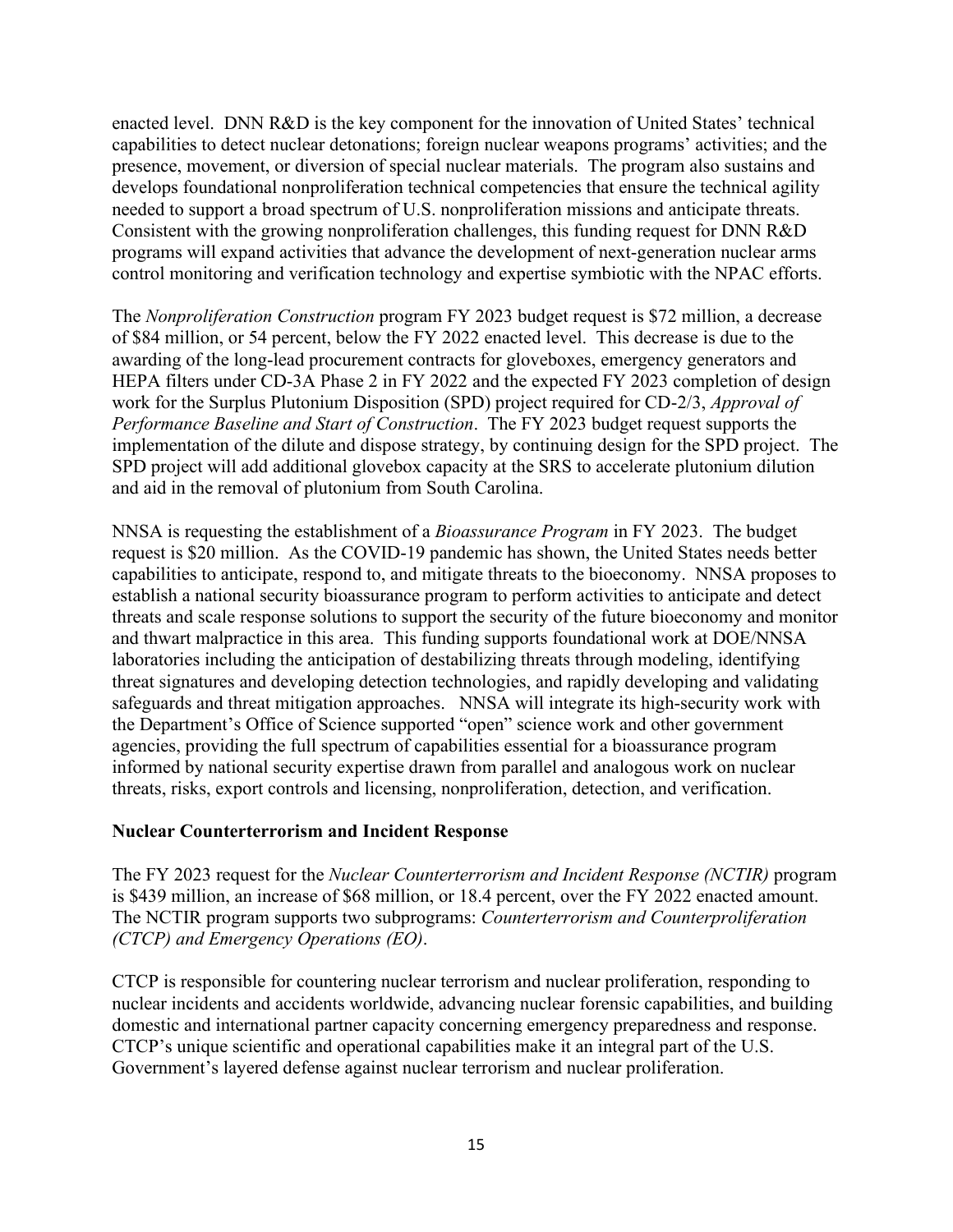CTCP manages the NEST, NNSA's multi-mission emergency response capability comprised of on-call technical specialists who are trained and equipped to respond to nuclear incidents and accidents worldwide. NEST's missions include both national security and public health and safety disciplines.

NNSA, in conjunction with the Federal Bureau of Investigation (FBI), supports regional counter-WMD teams in 14 major U.S. cities as part of the "Capability Forward" initiative. CTCP provides technology, equipment, and training in support of these teams to enhance regional capabilities to defeat nuclear and radiological devices, accelerating life-saving responses to a WMD event.

The FY 2023 budget request addresses critical shortfalls in CTCP's capabilities to execute DOE's Primary Mission Essential Function (PMEF)-2, *Respond to Nuclear Incidents*. In coordination with interagency efforts to identify and address WMD response gaps, increased funding addresses staffing needs, ensures operational integration and full-spectrum training and exercises in accordance with interagency objectives, and supports technology development and infrastructure requirements.

Additional programmatic funding will also invest in new incident response expertise and technology; continue NEST equipment recapitalization efforts with planned procurement for replacement of diagnostic equipment and detection systems required for the public health and safety, counter-WMD, and nuclear weapon accident response mission areas; and bolster CTCP efforts to counter nuclear proliferation through applied analysis, concept development, predictive modeling, and testing.

CTCP also contributes to the interagency National Technical Nuclear Forensics mission, a central pillar of the U.S. strategy to deter hostile states from providing nuclear material to terrorists. CTCP's FY 2023 budget request includes \$43 million for this effort, including training and exercises for responders; procurement, maintenance, logistics, and technical integration of equipment; readiness to deploy pre- and post-detonation response and device assessment teams; and laboratory analysis of nuclear or radiological material.

EO provides both the structure and processes to ensure a comprehensive and integrated approach to all-hazards emergency management, thus improving readiness and effectiveness of the DOE Emergency Management System on a programmatic and performance level regardless of the nature of the emergency impacting the DOE/NNSA enterprise or its equities anywhere in the world. The FY 2023 budget request supports Continuity of Operations, Continuity of Government, and Enduring Constitutional Government programs to advance the National Continuity Policy and ensure the continued performance and delivery of essential services under any circumstances. The FY 2023 budget request also provides for 24/7/365 Consolidated Emergency Operations Center communications and coordination support to the DOE/NNSA Emergency Management Enterprise and Departmental Senior Leadership. The request also includes funding for investments in communications equipment and classified communications system improvements to support emergency operations and continuity infrastructure improvements.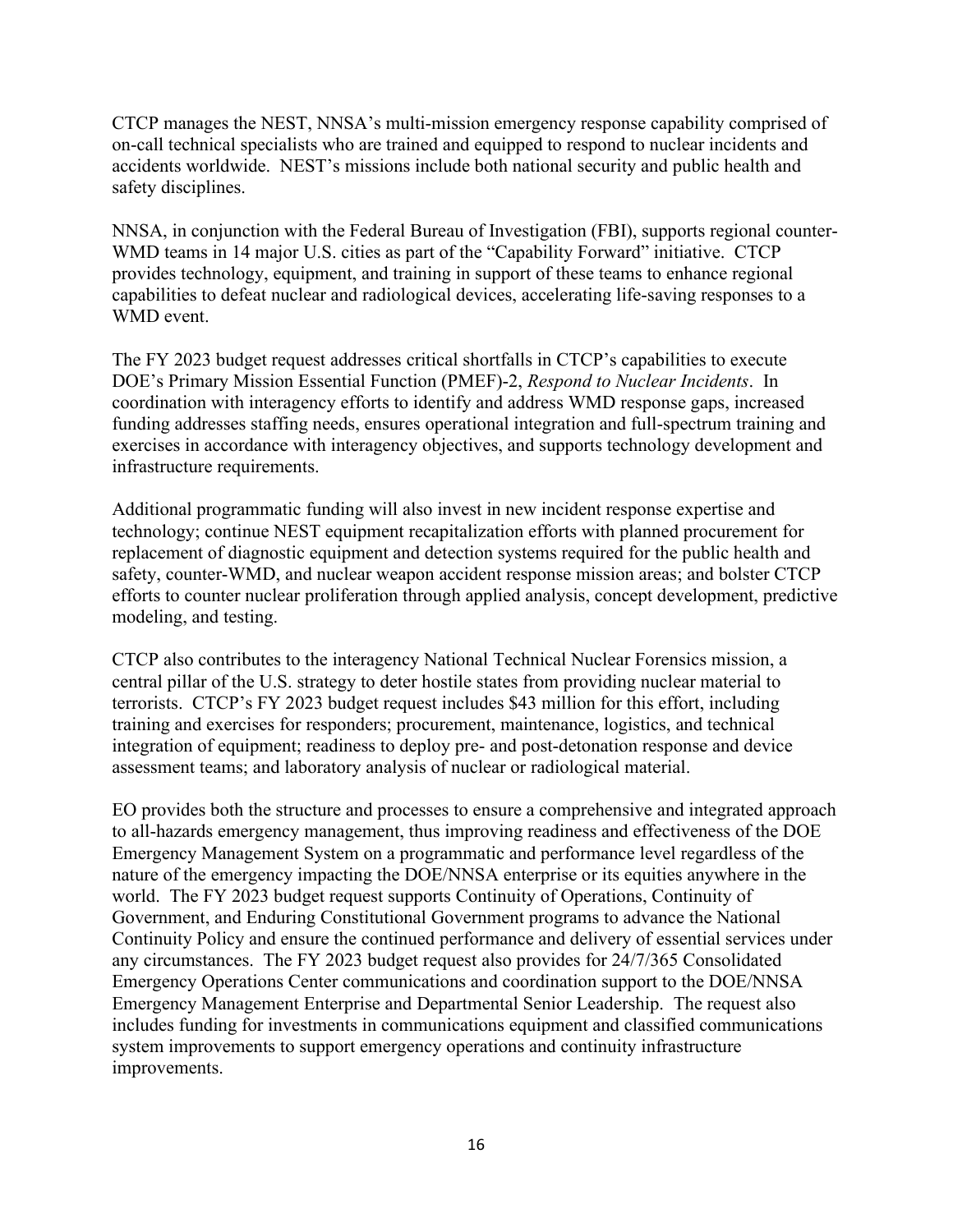#### **Naval Reactors Appropriation**

#### **Advancing Naval Nuclear Propulsion**

With over 40 percent of the Navy's major combatants being nuclear-powered, this technology remains critical to our national security posture. It provides the nation's submarines and aircraft carriers with unmatched mobility, flexibility, responsiveness, and endurance. The ability to maintain robust fleet capabilities on long-term missions is essential for the security of global trade and the security of our allies. The Office of Naval Reactors is the foundation of this national achievement in global security. Cutting edge advancements across all aspects of the Naval Nuclear Propulsion Program, from reactor plant development and design to the disposition of spent fuel, gives the U.S. Navy a decisive edge in naval warfare and enhances the security and reliability of the sea-leg of our nuclear triad.

The FY 2023 budget request for *Naval Reactors* is \$2.08 billion, an increase of \$163 million, or 8.5 percent, above the FY 2022 enacted level. The funding does not reflect the mandated transfer of \$92.75 million in FY 2022 to the Office of Nuclear Energy for operation of the Advanced Test Reactor. The budget request supports the continued safe and reliable operation of the nuclear-powered fleet, and it supports investment in technology development to deliver improvements in propulsion plant performance, manufacturability, and affordability – for current and future warships. Funding also supports requirements for the office's three major projects: COLUMBIA-class ballistic missile submarine reactor systems development; construction of the Naval Spent Fuel Handling Facility in Idaho; and the refueling and overhaul of the S8G Prototype land-based reactor in New York for continued sailor training and technology testing.

Consistent, sustained funding is vital for the support of these projects and will allow Naval Reactors to meet current and future force needs. Close coordination with the Navy led to the start of construction of the COLUMBIA-class lead ship in FY 2021. The S8G Refueling Overhaul is expected to reach completion in FY 2023. The Spent Fuel Handling Recapitalization project at the Naval Reactors Facility in Idaho is making significant progress with an estimated completion in FY 2026.

### **AUKUS**

On September 15, 2021, Australia, the UK, and the U.S. announced the creation of an enhanced trilateral security partnership (AUKUS), focused on peace and security in the Indo-Pacific region. The three governments are currently six months into an 18-month consultation period to establish the most efficient path forward for the delivery of a nuclear-powered, conventional, submarine capability to Australia as expeditiously as possible. As part of the international working group developing nonproliferation and safeguards aspects of the AUKUS program, NNSA will provide technical advice to the interagency and our AUKUS partners on the full suite of requirements that underpin nuclear stewardship to implement strong safeguards measures and achieve the AUKUS objectives.

This cooperation is fully consistent with our obligations under the Nuclear Nonproliferation Treaty (NPT). The NPT does not prohibit naval nuclear propulsion. In our role in this trilateral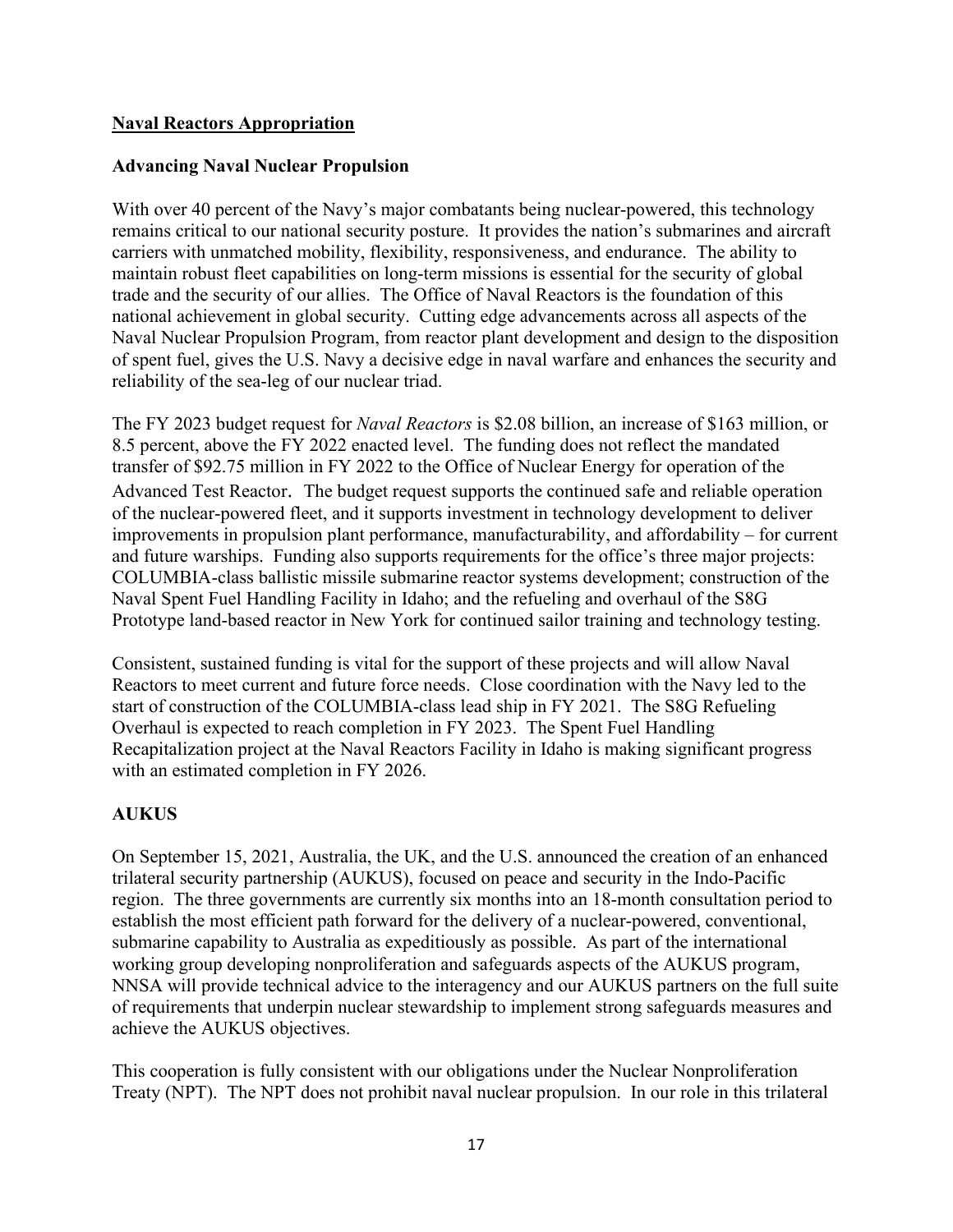partnership, we intend to implement the strongest possible nonproliferation standards to maintain the strength and integrity of the nuclear nonproliferation regime. Australia is not seeking, and the U.S. and UK are not and will not assist in any acquisition of nuclear weapons. Additionally, Australia has committed not to enrich uranium or reprocess spent fuel in the context of AUKUS.

### **Federal Salaries and Expenses Appropriation**

The FY 2023 budget request for *Federal Salaries and Expenses* (FSE) is \$496 million, an increase of \$32 million, or 7 percent, above the FY 2022 enacted level. The increase in this account will support an additional 132 Federal Full-time Equivalents (FTE) above the FY 2022 enacted level, bringing the total to 1,958. FSE increases will also support increased space and occupancy needs, travel costs, support service contractors, training, and other related expenses.

The NNSA Federal workforce is critical to the success of the Nation's nuclear security enterprise. NNSA's expanding mission requirements and pressing modernization and recapitalization needs require recruiting, training, and retaining a skilled Federal workforce with the appropriate capabilities to meet mission requirements and deliver on our objectives. This workforce represents some of the top minds on nuclear issues, consisting of a diverse team of scientists, engineers, project and program managers, foreign affairs specialists, and support staff that perform program and project management and conduct appropriate oversight of national security missions. NNSA's Federal workforce is distributed across the enterprise and can be found in eight states and Washington, DC.

NNSA currently faces two significant hurdles in achieving full staffing: retirement and private sector competition. As of FY 2021 17.3 percent of NNSA FTE Federal staff are eligible to retire, a number that is expected to rise to 35.4 percent by FY 2027. Additionally, in FY 2021 the annual FSE attrition rate was 10.7 percent, higher than the average attrition rate of 8.9 percent over the past 13 years. NNSA also faces competition from the private sector for top talent in technical fields.

Combating these trends requires an aggressive, external hiring strategy. NNSA has utilized a renewed focus on virtual recruitment events that support hiring across the nuclear security enterprise in support of all program areas. In October 2021, NNSA initiated a pilot program for expedited hiring within 15 business days, from the time the program office selected a candidate to the time Human Resources provided an entry on duty date. NNSA is applying lessons learned from this pilot program to continue progress on a streamlined hiring effort. Finally, NNSA has expanded the effort to enlarge fellowship program candidate pools and employ available alternative hiring authorities to compress the hiring timeline for qualified candidates and increase the overall hiring rate.

NNSA's recruitment and hiring efforts will support mission and growth requirements and will continue to support the Administration's goals of promoting racial and economic equity as a way to foster scientific breakthroughs, research and development excellence, and enhanced national security.

# **Conclusion**